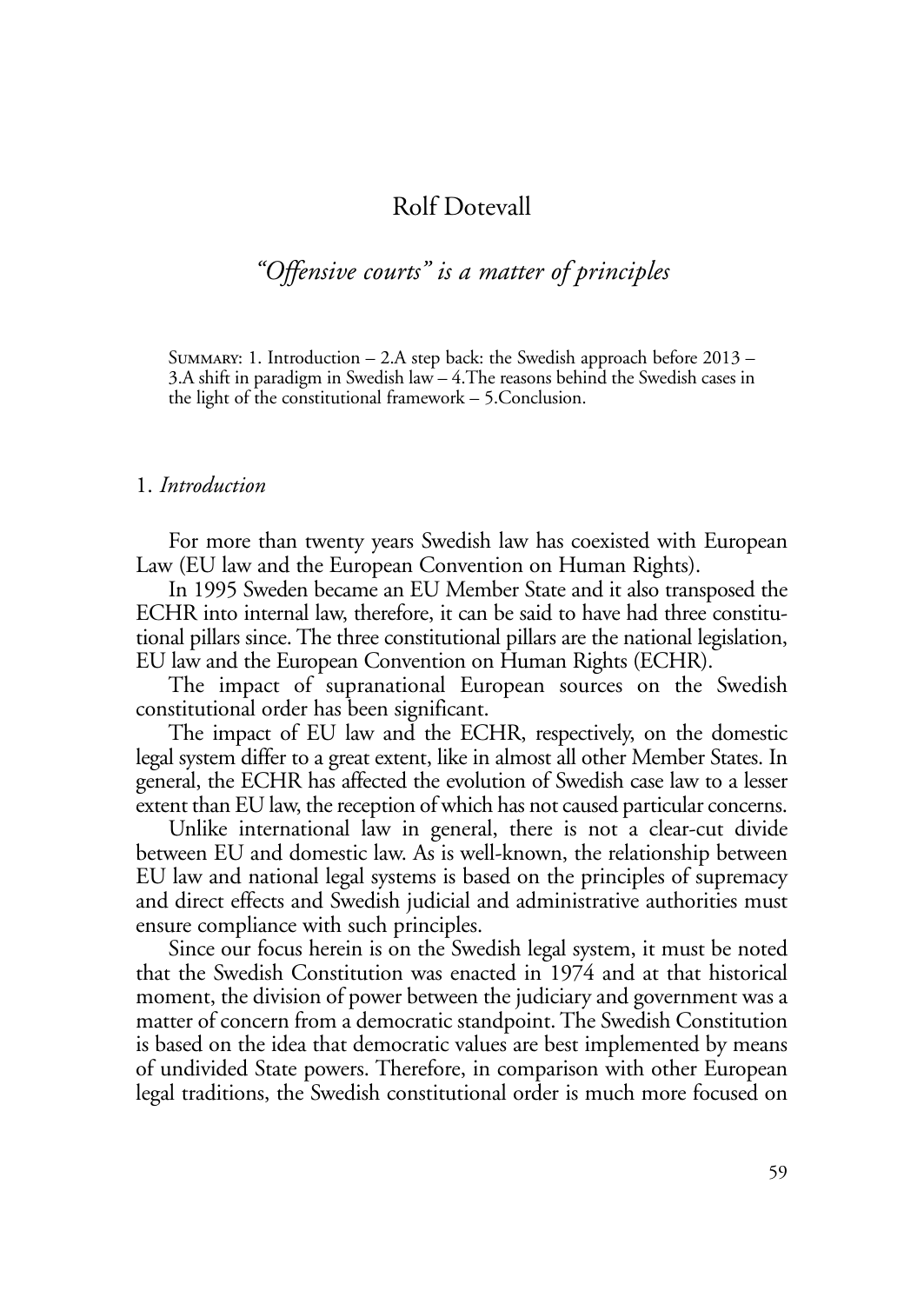parliamentary political democracy rather than separation of powers. As a consequence, the tools for judicial review are not well developed. This is a likely reason for the lack of case law concerning the compliance of laws or government regulations with the Constitution. Furthermore, it must also be noted that the limits of EU competencies vis à vis the internal legal system have not been questioned until recently.

In Sweden, legal positivism – and the related role of the Parliament, as a body democratically elected by citizens – has been more influential in this respect than the more principle-oriented legal discourse prevailing in the European tradition.

The EU integration project tries to align the different European jurisdictions. In order to reach this aim individuals are granted legal rights, which can be enforced before national courts. Clear and strong individual rights are always key in constitutions based on the idea of division of powers: one of the main functions of the judiciary is to safeguard individual rights against possible abuse by the legislative and the executive powers.

The above difference between constitutional orders based on the principle of strict division of powers and those more based on parliamentarism – such as Sweden – affects the legal argumentation.

The tension between the Swedish and the European tradition was brought to light by a decision handed down by the Supreme Court in 2013, concerning the principle of *ne bis in idem*. In the following I provide my reflections on the effects of the activism shown by the Supreme Court starting from such 2013 case. In the above-mentioned case the issue was whether the Swedish Tax law procedure was compatible with the European principle of *ne bis in idem*.

#### 2. *A step back: the Swedish approach before 2013*

Before the Supreme Court case of 2013 the legal system envisaged both an administrative and a criminal sanction for the same conduct, applied by the administrative court and the court of ordinary jurisdiction respectively. The same set of facts could lead to an imposition of a tax-surcharge under administrative law and a sentence for tax-fraud under criminal law.

This parallel system of overlapping sanctions was criticized as being incoherent with the *ne bis in idem* principle, as laid down in Article 7,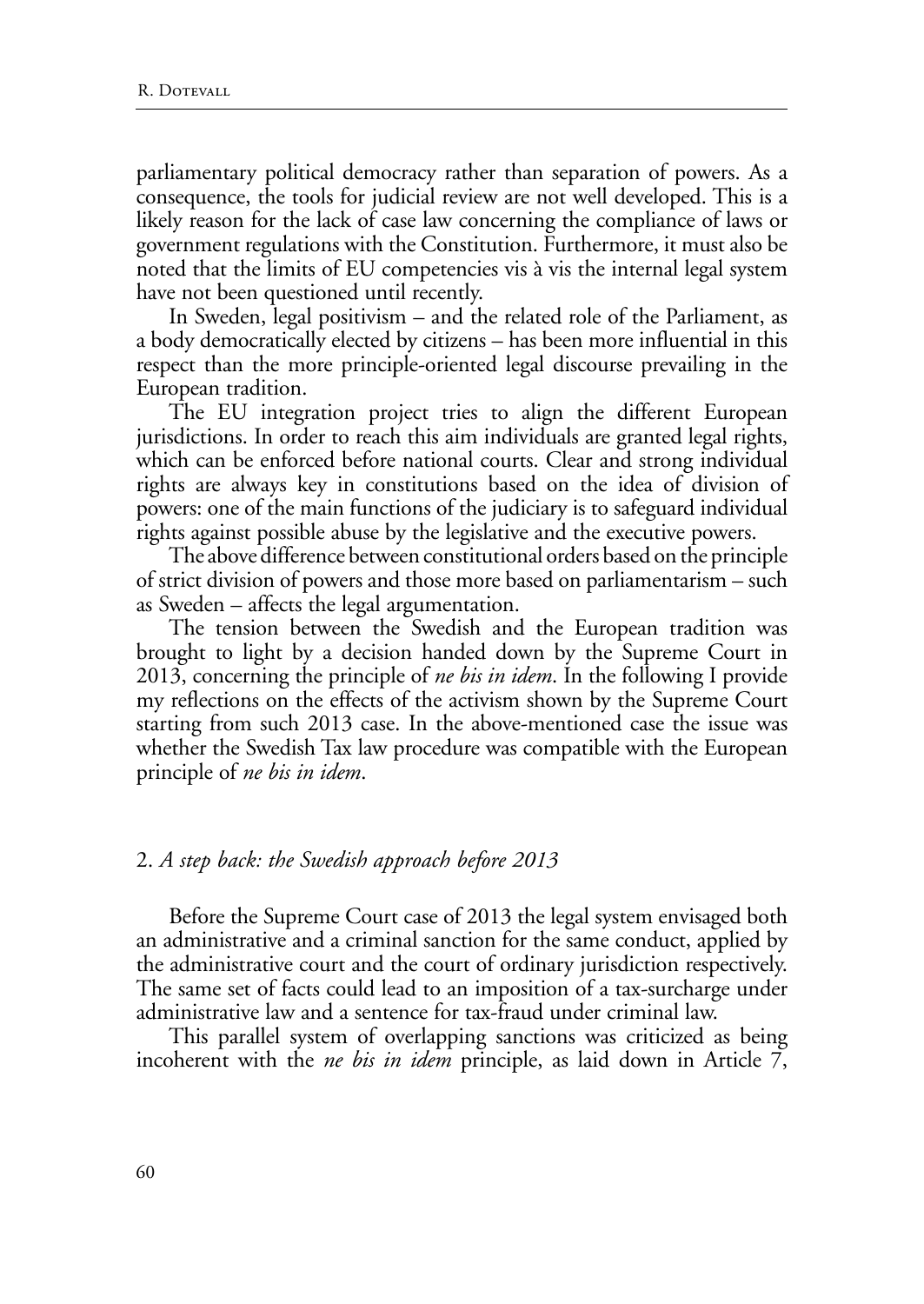Protocol 4 to the ECHR<sup>1</sup>. Furthermore, the tax surcharge falls under Article 6 ECHR and has been considered by the ECthHR itself penal in nature.2

Despite criticism, the parallel system of sanctions was upheld for a long time by the Swedish judiciary. Even the ECtHR, in the case *Rosenquist*3, concluded that the two sanctions were related to two separate offences.

In the case *Zolotukhin v Russia*<sup>4</sup> the ECtHR clarified how the notion "same case" should be interpreted. The court stated that «same offence» should mean «facts which constitute a set of concrete factual circumstances involving the same defendant and inextricably linked together in the same space». Therefore, according to the court's statement, the perspective should be shifted from a merely legal to a factual one. The ECtHR reiterated this position in subsequent cases. In this context, the Finnish case *Routsalainen* is of particular interest, in which the ECtHR ascertained that also the sanction applied under administrative law, even if not regarded as criminal according to domestic law, had a punitive and deterrent nature; it stated also that the facts in the two sets of proceedings hardly differed and had to be regarded as substantially the same for the purposes of Article 4, Protocol No. 7.5

## 3. *A shift in paradigm in Swedish law*

Despite the 2003 judgements in *Zolotukhin* and *Routalainen*, the legitimacy of the Swedish system, providing for two parallel sanctions, administrative and penal, was upheld by both the Swedish Administrative Supreme Court in a judgement from 2009 and the Supreme Court for general matters in a judgement from 2010.6 The decisions given by both the supreme courts were not convincing and did not provide a clear support to the conclusion that the Swedish system was not in conflict with the principle of *ne bis in idem* as stated in the ECHR.

<sup>&</sup>lt;sup>1</sup> Article 7, Protocol 4: «Right not to be tried or punished twice»: «1. No one shall be liable to be tried or punished again in criminal proceedings under the jurisdiction of the same State for an offence for which he has already been finally acquitted or convicted in accordance with the law and penal procedure of that State».

<sup>2</sup> See ECtHR cases *Bendenoun* (App. No. 12574/86, ser A 284), *Janosevic* (App. No. 34619/07) and *Vulic and Västberga Taxi* (App. No. 36985/97). <sup>3</sup>

 $3$  App. No. 60619/00.

<sup>&</sup>lt;sup>4</sup> ECtHR *Zolotukhin v Russia* (App No. 14939/03)<br><sup>5</sup> ECtHR *Routedainen* (App. No. 13079/03)

ECtHR *Routsalainen* (App. No. 13079/03) <sup>6</sup>

 $\frac{6}{10}$  See case RÅ 2009 ref. 94, decided by the Administrative Supreme Court and case NJA 2010, p. 449, decided by the Supreme Court for general matters.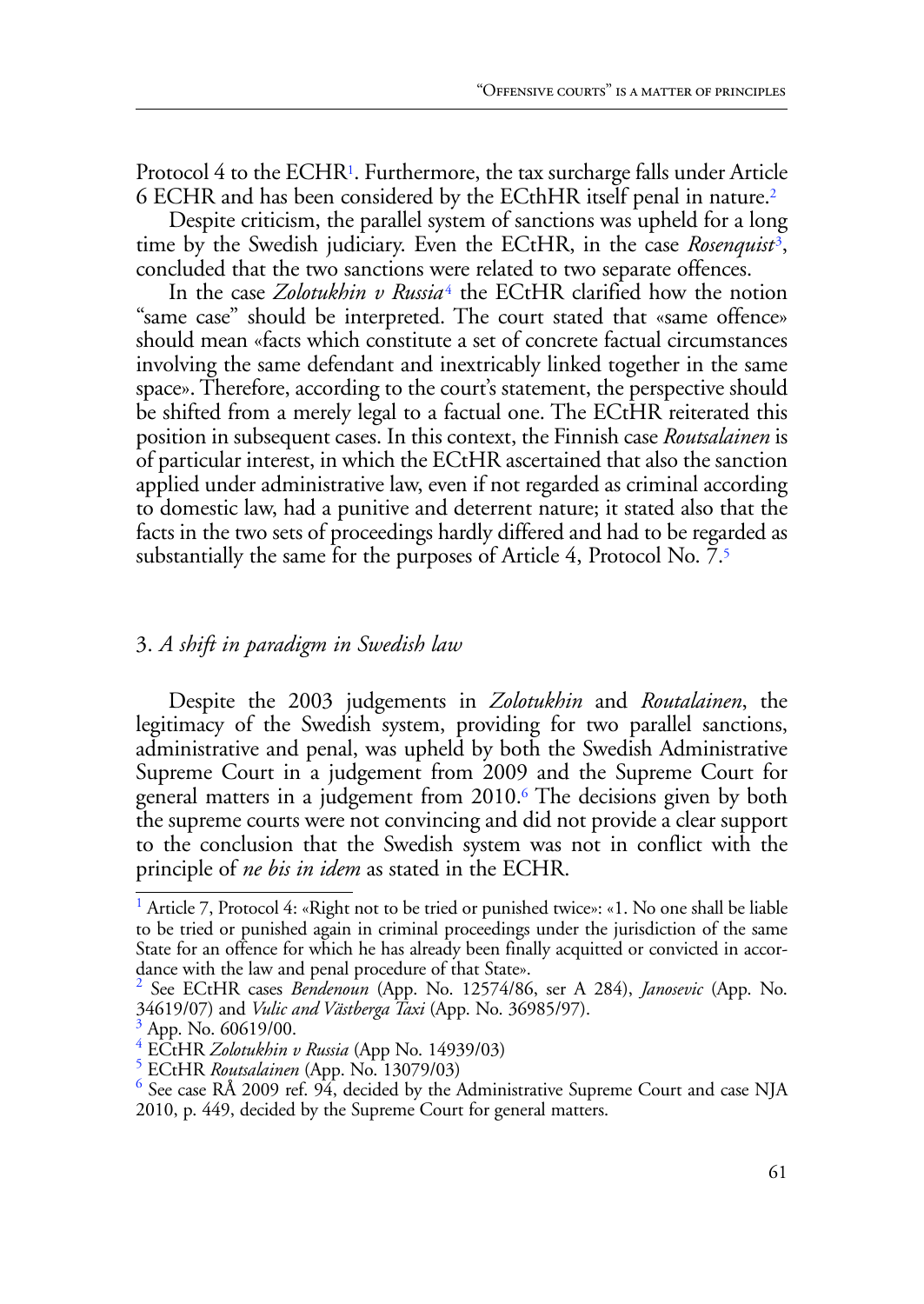The Supreme Administrative Court emphasized that the Swedish legal order had distinguishing characteristics when compared to the continental European tradition and that each court decides the case from different perspectives. Unfortunately, the Supreme Administrative court did not explain in what way those specific features of Swedish law hindered the application of the *ne bis in idem* principle stated in the ECHR.

In the case decided in 2010 the Supreme Court for the general matters recognized that the Swedish legal order ought to be changed as a consequence of the ECtHR judgement in *Zolothukin*; notwithstanding this statement, the Supreme Court also held that the ECtHR judgement did not unambiguously support the conclusion according to which Swedish law was not compatible with the principle of *ne bis idem* as spelled out in *Zolothukin*.

Swedish scholars have criticized the judgements of the Swedish Supreme Courts. In a nutshell, said scholars have argued that the Supreme Courts have not complied with the provisions laid down in the ECHR and clarified and supported by the ECtHR.

In the subsequent evolution of the case law, more than ten Swedish lower courts failed to abide by the judgements of the Supreme Court. Such a reaction from lower courts to the stance taken by the highest court is totally unprecedented in the Swedish experience. Indeed, such attitude by lower courts demonstrates the significant impact of the ECHR especially on the younger generation of Swedish judges.

### 4. *The reasons behind the Swedish cases in the light of the constitutional framework*

The confusion concerning the principle of *ne bis idem* was mainly caused by case law.7 As mentioned above, the supreme courts did not provide sufficient reasoning when stating the compatibility of the Swedish system with the *ne bis in idem* provision laid down in the ECHR. This can be explained, at least to some extent, by considering that the question of *ne bis in idem* is immediately relevant when the same court applies two distinct sanctions of the same nature to the same case. On the contrary, Sweden unlike some other European jurisdictions, has a system of parallel

 $^7$  See Z $\rm E$ TTERQUIST,  $N$ e bis in idem and the European Legal Tsunami of 2013: A Vision from *the Bench*, in *Human Rights in Contemporary European Law. Swedish Studies in European Law*, J Nergelius, E. Kristoffersson (eds),Vol 6, 2014, pp. 131.